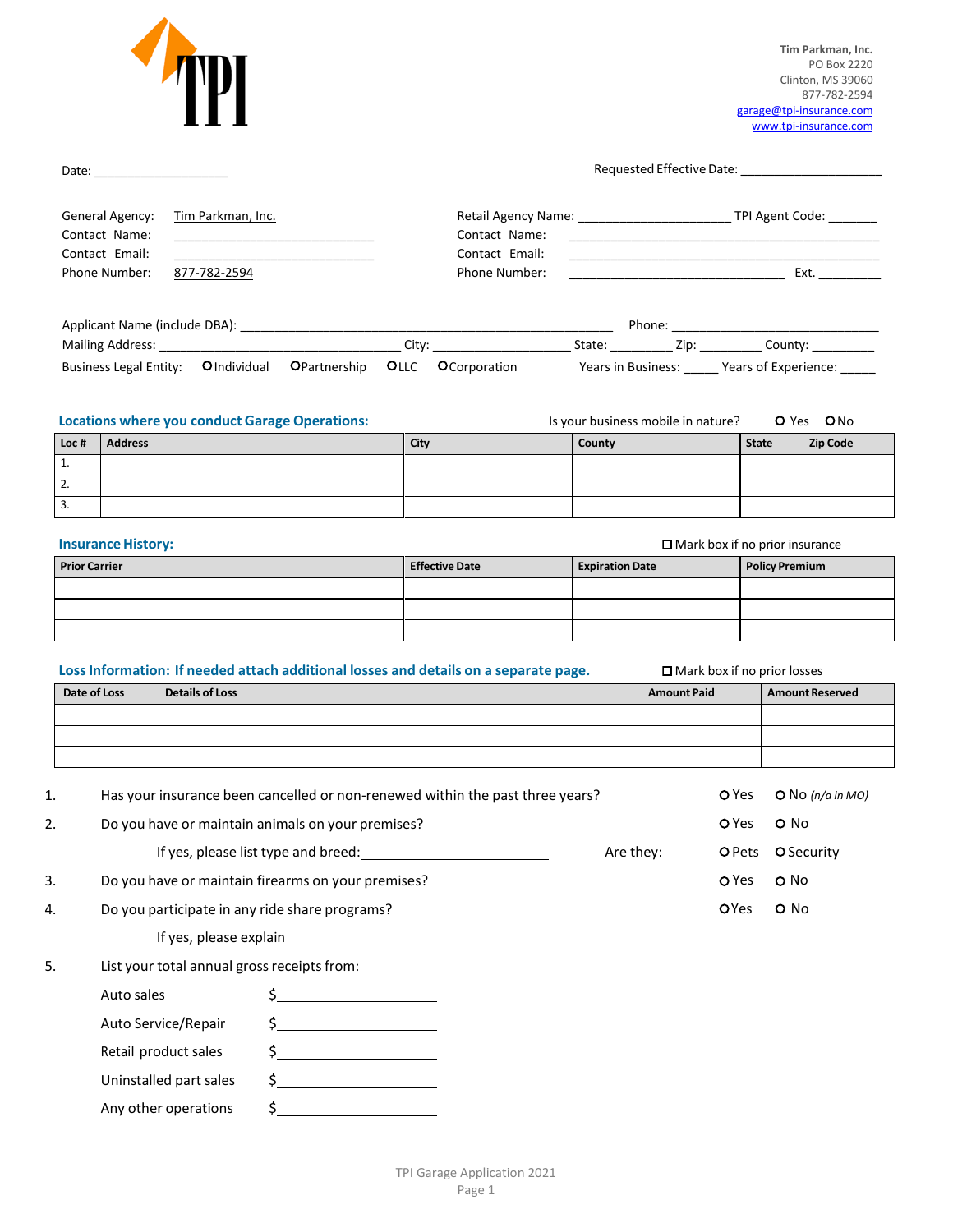#### 6. What are your hours of operation?

7. Personnel: Please list all owners, employees, drivers, & any family members/others who may have access to the autos. Complete the table below using the following status codes: F - Full Time **P** - Part Time **N** - Non-Employee

| Name | <b>DOB</b> | DL# | State | <b>CDL Class</b> | # Motor Vehicle<br>Violations past 3 years | <b>Status</b> |
|------|------------|-----|-------|------------------|--------------------------------------------|---------------|
|      |            |     |       |                  |                                            |               |
|      |            |     |       |                  |                                            |               |
|      |            |     |       |                  |                                            |               |
|      |            |     |       |                  |                                            |               |
|      |            |     |       |                  |                                            |               |

# **Business Operation Information:**

# **Auto Section**

By percentage list the types autos sold, serviced, or repaired in your Garage Operation. *\* Percent totals must equal 100%.*

| <b>Type of Auto</b>                                                                    | Repair% |
|----------------------------------------------------------------------------------------|---------|
| Private passenger, SUV, pick-up truck, and vans                                        |         |
| All-terrain vehicles, including dirt bikes                                             |         |
| Antique or classic autos - typically over 30 years old                                 |         |
| Bucket, boom trucks, or cranes                                                         |         |
| Busses, motor coaches                                                                  |         |
| Emergency vehicles (Ambulance, police and fire trucks)                                 |         |
| Equipment (Farm, construction, earth moving, forklifts, and similar)                   |         |
| Golf Carts                                                                             |         |
| * Motorcycles / Scooters                                                               |         |
| * Mobile Homes                                                                         |         |
| Racing autos                                                                           |         |
| Recreational vehicles, Motorhomes                                                      |         |
| Refrigerated autos                                                                     |         |
| * Trucks, tractors, and semi-trailers, - greater than 26,000 lbs. gross vehicle weight |         |
| * Utility trailers                                                                     |         |
| Watercraft                                                                             |         |
| Any auto that has been modified for the physically impaired                            |         |
| <b>Total</b>                                                                           |         |

*\* Supplemental App Required*

### **Non-Dealer Information**

List the percentage of the type of work you do. *\* Percentages must equal 100%* 

| <b>Type of Work</b>                         | Percentage |
|---------------------------------------------|------------|
| Auto maintenance and repair - General type* |            |
| Auto conversion (any type)                  |            |
| Auto transporting                           |            |
| Dismantling                                 |            |
| Ignition interlock systems (breathalyzer)   |            |
| Frame work                                  |            |
| Glass installation / repair / tint          |            |
| <b>Hitch installation</b>                   |            |
| Hydraulics                                  |            |
| Lift kit installation                       |            |
| Oil and lube                                |            |
| Painting or clear coating                   |            |
| Repossession                                |            |

**\*** Auto maintenance and repair includesthe repair and replacement ofstandard auto parts, including, oil changes,

battery replacement, brakes, tires, fluid check and fill, filters, belts, spark plugs, AC service, steering, suspension and transmission.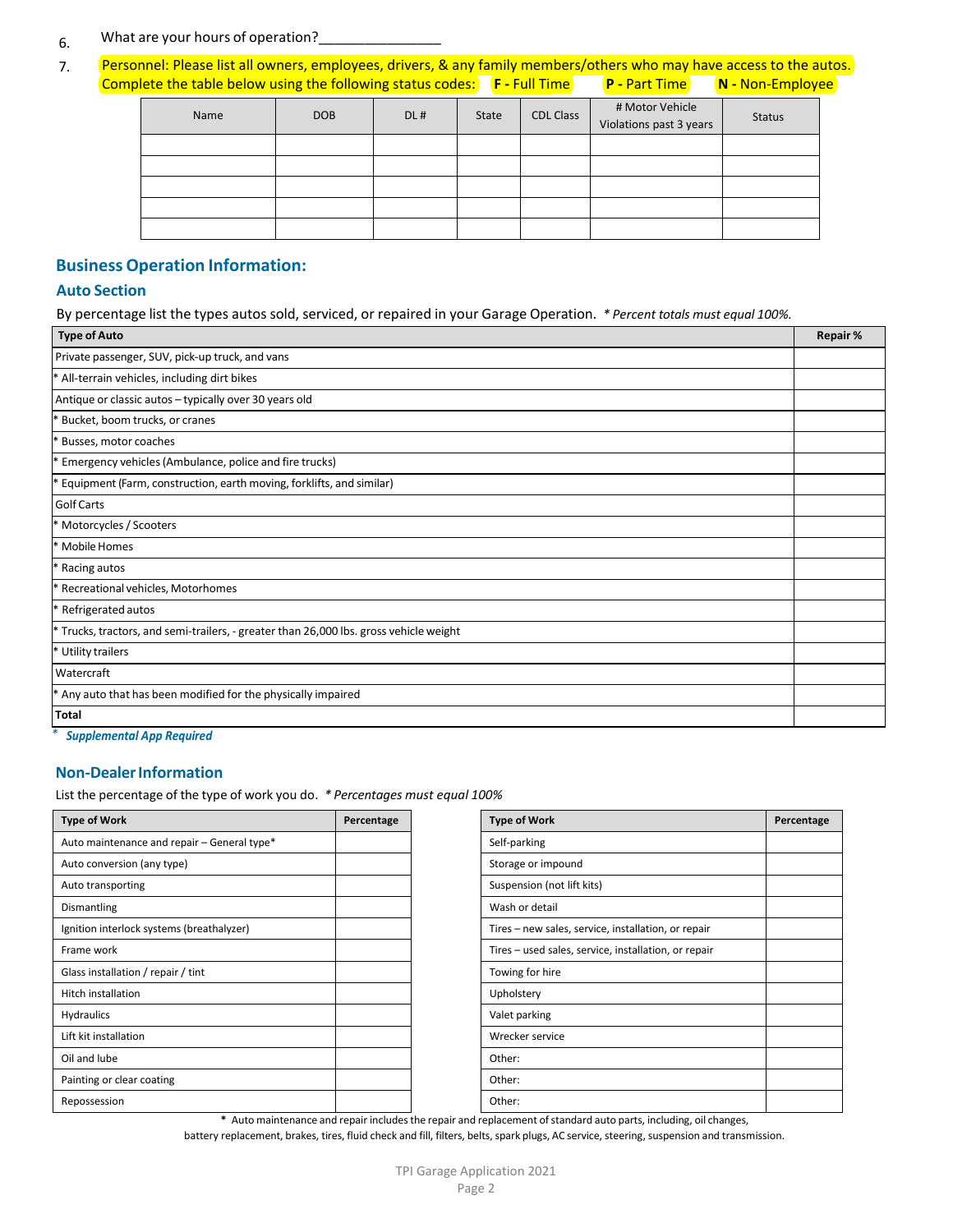| 8.  | Are signs posted to keep customers out of work areas?                                       | OYes         | O No            |
|-----|---------------------------------------------------------------------------------------------|--------------|-----------------|
| 9.  | Do you do any welding?                                                                      | <b>OYes</b>  | O No            |
|     | If yes, explain: example and a series of yes, explaint.                                     |              |                 |
| 10. | Do you work on hydraulics for:                                                              |              |                 |
|     | dump trucks, bucket trucks, boom trucks, scissor lifts, or any equipment that lifts people? | O Yes        | O No            |
| 11. | Do you cut, stretch, or weld auto frames or forks?                                          | O Yes        | O <sub>No</sub> |
|     | Do you cut or stretch between the axles?                                                    | O Yes        | O No            |
|     |                                                                                             |              |                 |
| 12. | Do you fabricate or manufacture any operating parts?                                        | O Yes        | O <sub>No</sub> |
|     |                                                                                             |              |                 |
| 13. | Do you custom build or manufacture any autos?                                               | <b>O</b> Yes | ONo             |
| 14. | Do you have a paint booth?                                                                  | <b>O</b> Yes | ONO             |
|     | If yes, is it ventilated with explosion proof lighting?                                     | O Yes        | O <sub>No</sub> |
|     | Is it UL approved?                                                                          | O Yes        | O No            |
| 15. | Are paints stored in closed metal cabinet?                                                  | O Yes        | O No            |
| 16. | Do you use plates that are not issued for a specific auto?                                  | <b>O</b> Yes | ONO             |
|     | If, yes how many?                                                                           |              |                 |

17. Are the keys or any device used to start or operate the auto, left in or upon the auto at any time? OYes ONo

| Describe your key controls   |  |  |  |  |
|------------------------------|--|--|--|--|
| During normal business hours |  |  |  |  |
| After business hours         |  |  |  |  |

## **Coverages & Limits**

| Radius of pickup & delivery:                              | $O$ 0 - 300 miles | O 301 - 500 miles    |                                   | O 501 - 1000 miles |         |         | O Unlimited |  |
|-----------------------------------------------------------|-------------------|----------------------|-----------------------------------|--------------------|---------|---------|-------------|--|
| Liability                                                 | Limit             |                      | Liability                         |                    |         |         | Limit       |  |
| Covered Autos Liability (Each Accident)                   |                   | Liability Deductible |                                   |                    |         |         |             |  |
| General Liability Bodily Injury (Each Accident)           | \$                |                      | Damages to Premises Rented to You |                    |         |         |             |  |
| General Liability (Aggregate)                             |                   |                      | Personal and Advertising Injury   |                    |         |         |             |  |
| Products and Work You Performed (Aggregate)               | \$                |                      |                                   |                    |         |         |             |  |
|                                                           |                   |                      |                                   |                    |         |         |             |  |
| Locations & Operations Medical Payments - Any One Person: |                   | \$500<br>O           | \$1,000<br>O                      | $\circ$            | \$2,000 | $\circ$ | \$5,000     |  |
| Auto Medical Payments - Each Insured:                     |                   | \$500                | \$1,000<br>$\Omega$               | O.                 | \$2,000 | $\circ$ | \$5,000     |  |

# **Garagekeepers Coverage** *(Wind, hail, or flood may not be available in allstates)*

| Basis: | $\Box$ Legal Liability        | □ Direct Primary | <b>Example 2</b> Cause of Loss and Collision                                                                                                        | □ Comprehensive and Collision |
|--------|-------------------------------|------------------|-----------------------------------------------------------------------------------------------------------------------------------------------------|-------------------------------|
|        | Maximum Limit per Auto:       |                  |                                                                                                                                                     |                               |
|        | Total Lot Limit per Location: | $1)$ S           | 2) S                                                                                                                                                | 315                           |
|        | Deductibles per auto:         |                  | Specified Cause of Loss or Comprehensive \$<br>*Deductibles are subject to aggregates, and separate deductibles for wind, hail, or flood may apply. | Collision \$                  |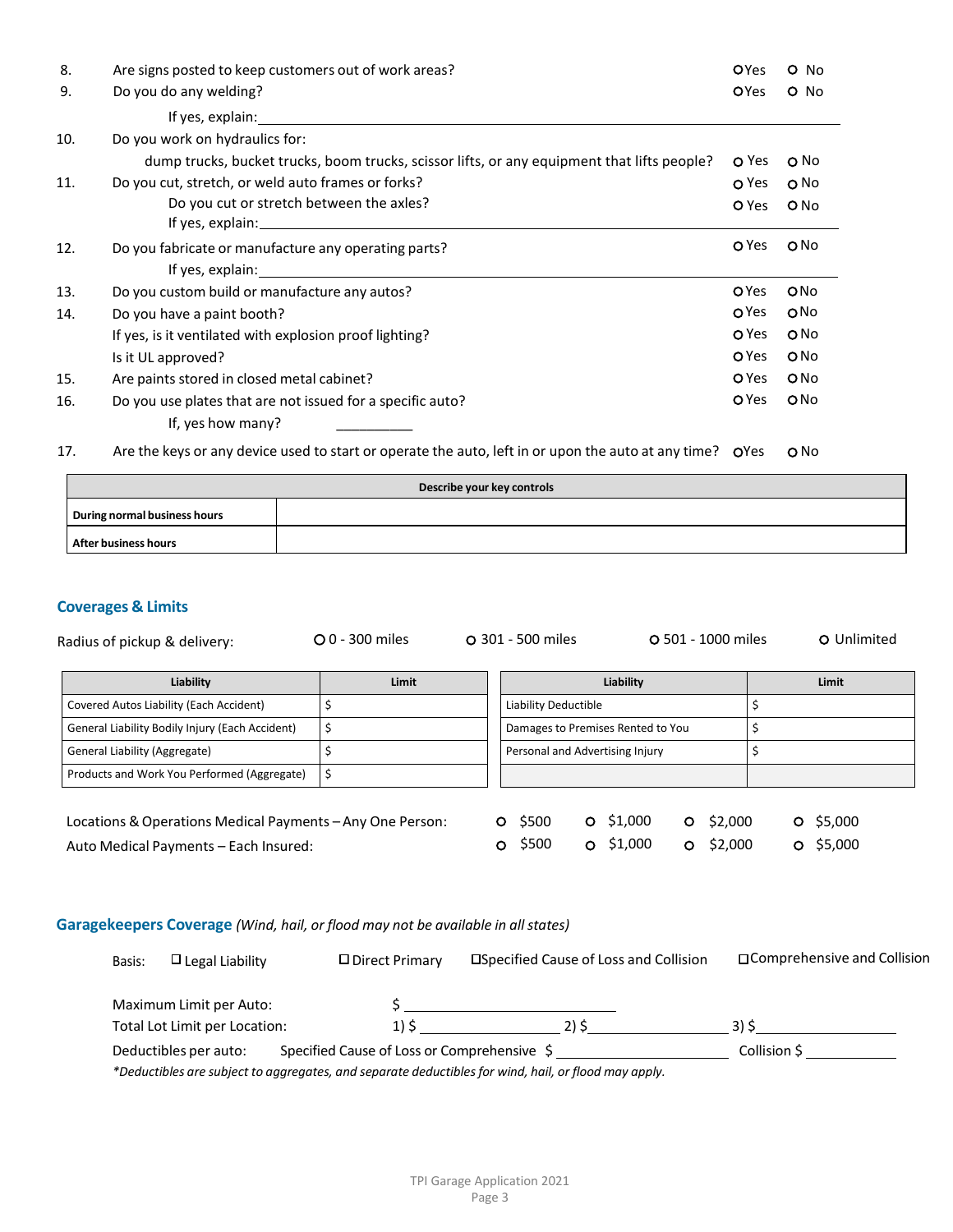If you are requesting Garagekeepers coverage on your autos, the following must be completed

| <b>Loc</b> | Max value per auto    |  | Avg value per auto                                         | Avg # of autos per loc                                | Max # of autos per loc                                | Max value of all autos per loc  |  |
|------------|-----------------------|--|------------------------------------------------------------|-------------------------------------------------------|-------------------------------------------------------|---------------------------------|--|
| 1.         |                       |  |                                                            |                                                       |                                                       |                                 |  |
| 2.         |                       |  |                                                            |                                                       |                                                       |                                 |  |
| 3.         |                       |  |                                                            |                                                       |                                                       |                                 |  |
| Loc        | <b>Lot Protection</b> |  |                                                            |                                                       |                                                       |                                 |  |
|            |                       |  |                                                            |                                                       |                                                       |                                 |  |
|            | $\Box$ Building       |  | Standard Lot (6' metal cyclone or equivalent fence)        |                                                       | $\Box$ Non-Standard Lot (fencing other than standard) | $\Box$ Unprotected (no fencing) |  |
|            | $\Box$ Building       |  | $\Box$ Standard Lot (6' metal cyclone or equivalent fence) | $\Box$ Non-Standard Lot (fencing other than standard) |                                                       | $\Box$ Unprotected (no fencing) |  |
| 3.         | $\Box$ Building       |  | $\Box$ Standard Lot (6' metal cyclone or equivalent fence) |                                                       | $\Box$ Non-Standard Lot (fencing other than standard) |                                 |  |

### **No Fault Coverages** *(Not available in all statesfor all risk)*

Must have a completed state specific selection / rejection form completed for proper coverage. Limits and coverage options vary by state. This is to serve as a general indication that coverage is requested but does not guarantee coverage will be provided.

| □ Uninsured Motorists / Underinsured Motorists Coverage | Limits \$               |
|---------------------------------------------------------|-------------------------|
| □ Personal Injury Protection                            | Total number of plates: |

Additional Optional Coverage Available (Additional charges may apply. Total number and additional information will be required for policy)

### **Additional Insureds**

- □ Lessor of Leased Equipment
- Grantor of Franchise
- Owners of Leased or Rented Land or Premises
- □ Co-owner of Insured Premises
- Concessionaires Trading Under Your Name
- Controlling Interest
- □ Grantor of Licenses
- Grantor of Licenses- Automatic Status When Required by Licensor
- Lessor of Leased Equipment Automatic Status When Required in Lease Agreement with You
- □ Registration Plates Not Issued to Specific Auto
- Waiver of Subrogation
- D Designated Insured

### **Please provide all names and addresses of all Special Interests**

| Name:<br>Address: |        |                                                                                                                                                                                                                                            |          |      |  |  |
|-------------------|--------|--------------------------------------------------------------------------------------------------------------------------------------------------------------------------------------------------------------------------------------------|----------|------|--|--|
| State:            | Zip:   |                                                                                                                                                                                                                                            | State:   | Zip: |  |  |
|                   |        |                                                                                                                                                                                                                                            |          |      |  |  |
|                   | Zip:   | Address:<br>City: the contract of the contract of the contract of the contract of the contract of the contract of the contract of the contract of the contract of the contract of the contract of the contract of the contract of the cont | State:   | Zip: |  |  |
|                   | State: |                                                                                                                                                                                                                                            | Address: |      |  |  |